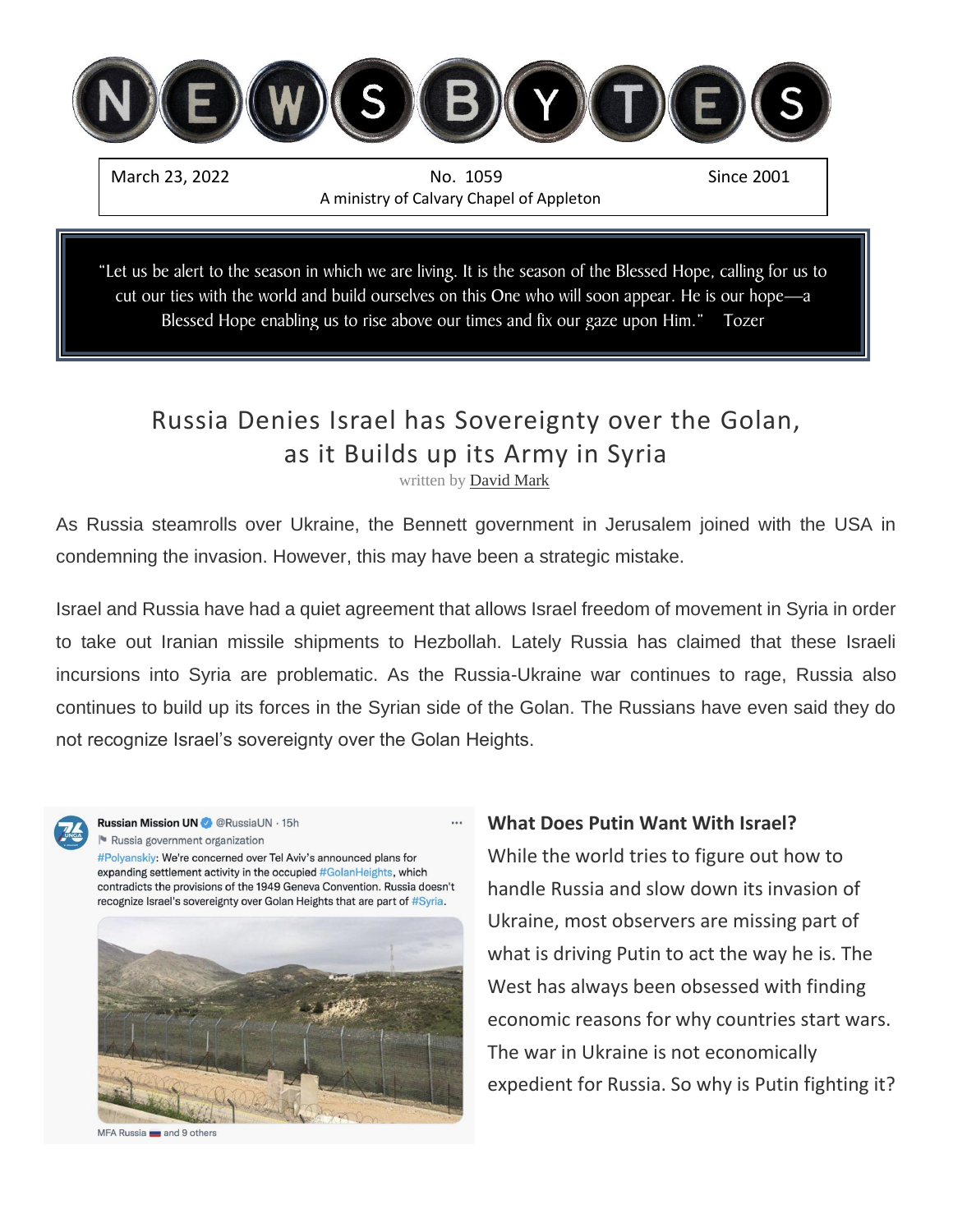Putin's goal is to restore Russian hegemony over Eastern Europe. He views the West as weak and disconnected from its religious heritage. For Putin and Russia, Kiev is a holy city. It is in fact where the Rus were born and expanded from and the birthplace of the Russian Orthodox Church.

Putin wants Kiev for religious reasons – after all he has said on multiple occasions that he believes that he is the savior of the Christian world. And if Kiev is holy to Russia then of course so is Jerusalem. Israel must finally realize that we have no one else to rely on but the G-D above.



Russian Mission UN @ @RussiaUN · 15h  $\cdots$ Russia government organization #Polyanskiy: Stagnation & de facto stalemate of  $\Box$  settlement provoke an outbreak of violence in #WestBank & Eastern Jerusalem. Against this backdrop, construction of settlements continues, as well as confiscation of lands, eviction of Palestinians, demolition of houses, etc.



MFA Russia and 9 others



**Russian Mission UN** @ RussiaUN · 15h Russia government organization

#Polyanskiy: We reiterate the importance of holding a ministerial meeting of the Quartet [of international mediators for the #MiddleEast] and making this mechanism work closely with Palestinians, Isarelis, and key regional stakeholders.





MFA Russia and 9 others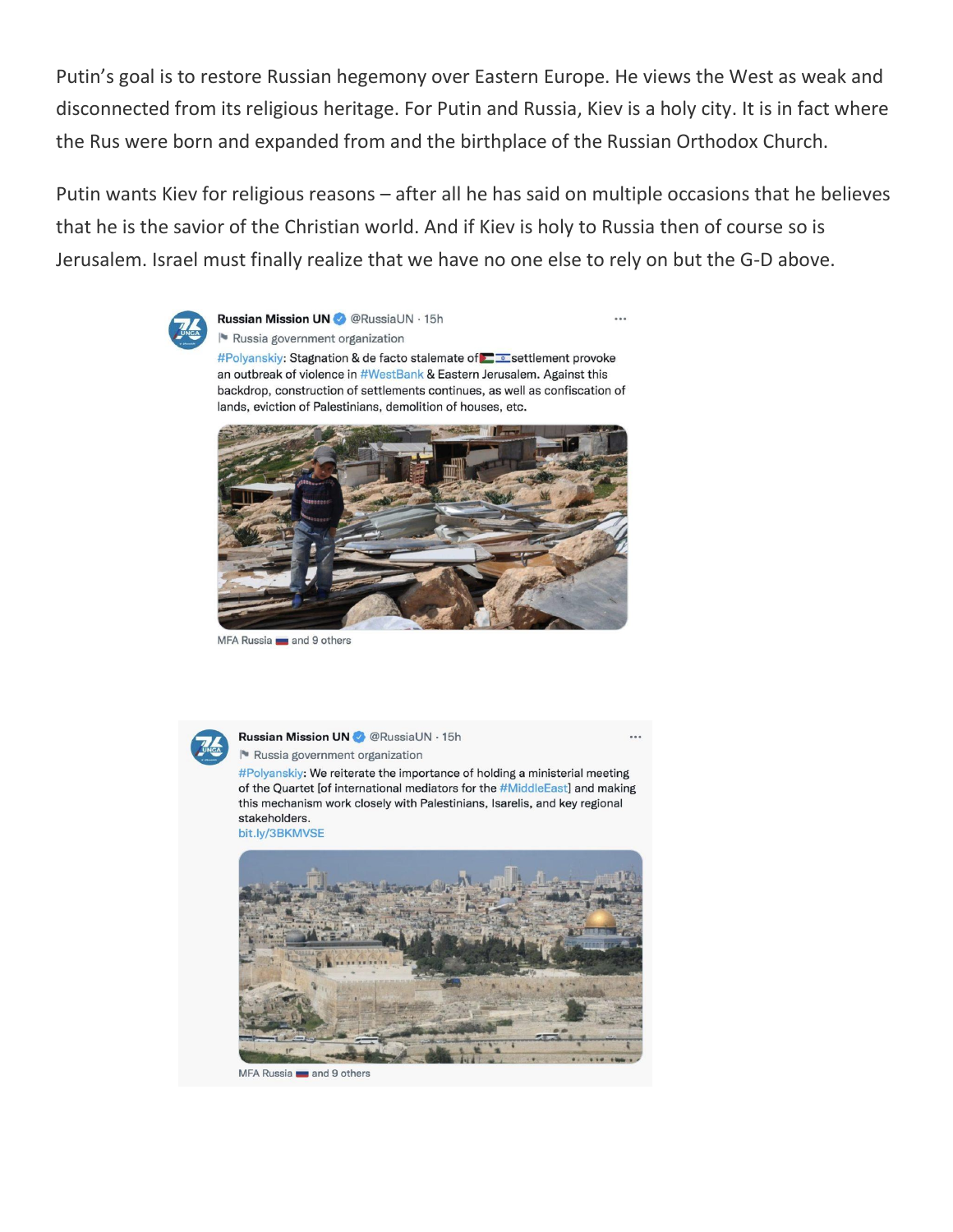

## **Who influences the influencers? Meet Klaus Schwab's chief adviser**

People often ask me, where does Klaus Schwab get his bizarre, indeed frightening ideas about transhumanism, globalism and technocracy? Who shapes his worldview?

Let's start off by stating upfront that every Western leader you see on the world stage right now is a puppet of the New World Order. His ideas are not his own but are coming from Satanic inspiration.

So the question is, who is whispering into the ears of Biden, Trudeau, Macron, Johnson, Zelensky and the other frontmen for the global Great Reset?

I don't have all the answers but I do believe we can narrow some of this down.

Trudeau is definitely tied in tightly with Klaus Schwab. Schwab brags that he has **[infiltrated](https://www.youtube.com/watch?v=RxtiD8Z6gBI&t=18s) half of [Trudeau's](https://www.youtube.com/watch?v=RxtiD8Z6gBI&t=18s) cabinet** with graduates of his school for Young Global Leaders.

Biden, sources tell me, is listening to Obama.

French President Emmanuel Macron is advised by **[Jacques](https://rairfoundation.com/the-real-globalist-mastermind-behind-the-great-reset-prophet-jacques-attali/) Attali** (research him yourself and you will be astounded).

Boris Johnson in the UK is tied to the British Royal Family, which are huge advocates for the Great Reset. I doubt anyone can get elected prime minister in the UK without the support of "the family."

But what about Klaus Schwab himself? As founder and executive director of the World Economic Forum, we know Schwab has direct access to the Canadian and U.S. governments (he likely goes through Obama to get to Biden), as well as leaders throughout the E.U., Australia and New Zealand.

But who advises Schwab?

Now we have the answer.

The Israeli historian, author and transhumanist Noah Yuval Harari is named by multiple online sources as Schwab's top adviser. One site even calls Harari the **["mastermind"](https://welovetrump.com/2022/03/08/who-is-professor-yuval-noah-harari-klaus-schwabs-top-advisor/) behind Schwab's demented [ideas](https://welovetrump.com/2022/03/08/who-is-professor-yuval-noah-harari-klaus-schwabs-top-advisor/)**.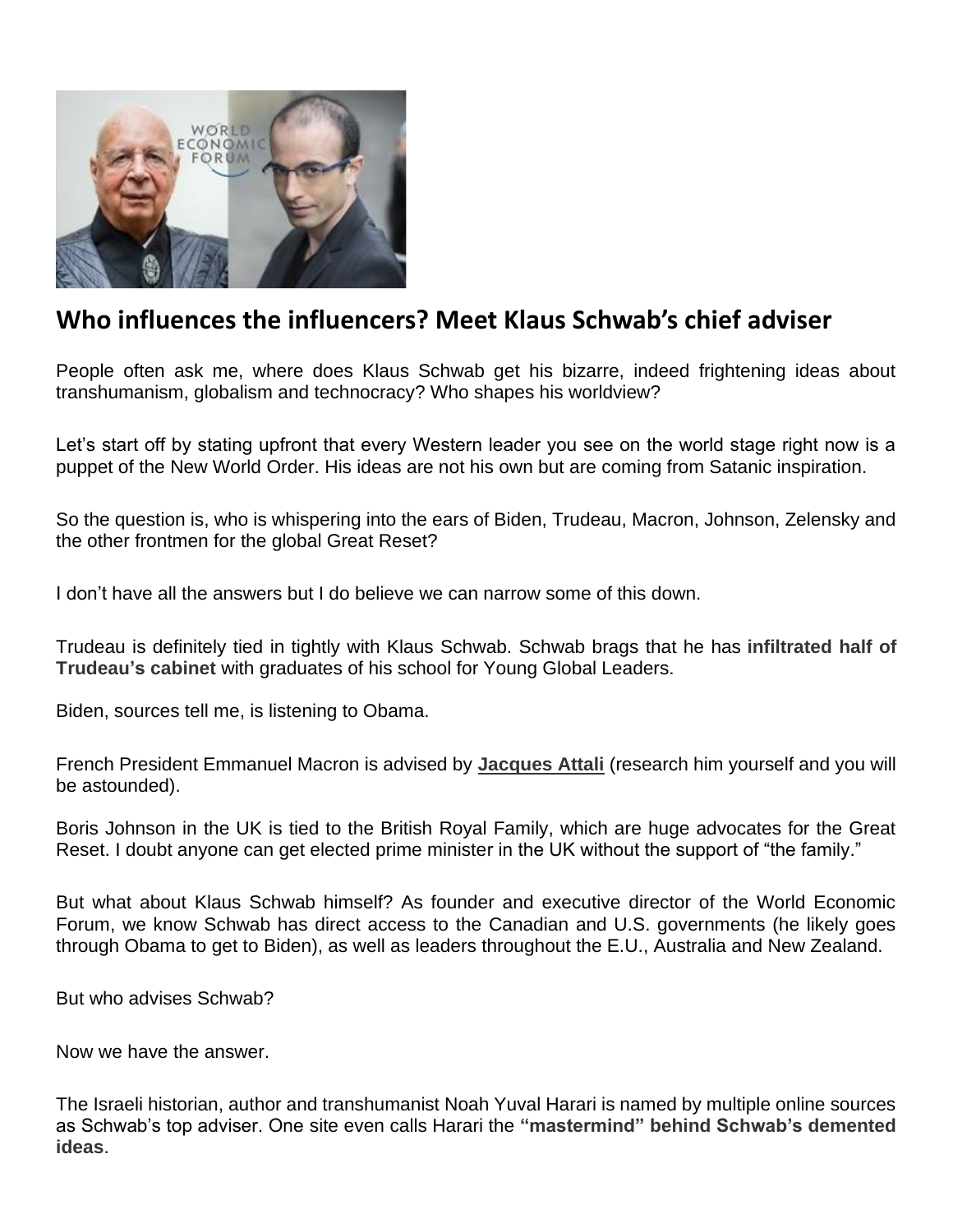

Yuval Noah Harari with his latest book, "Sapiens: A Brief History of Humankind"

It makes perfect sense because when you listen to Harari you hear echoes of many Schwabian ideas as expressed in Schwab's books and speeches.

It was Schwab, remember, who said that the Fourth Industrial Revolution would "lead to the fusion of our physical, biological

and digital identities."

Schwab also talks about human beings as if they are machines to be programmed and reprogrammed according to the behaviors that those in authority would like them to have, making them obedient slaves of the Great Reset, which represents a totally transformed digital society.

Harari claims, in direct opposition to God's Word, that humans are not in possession of a free will. Nor do they have a soul. He suggests there will be a new global surveillance system established in response to viral pandemics, and while this system may at first be seen as temporary it will be "prolonged, indefinitely."

Patrick Wood, editor in chief at Technocracy News and Trends, has studied Harari in depth and says he has millions of devoted followers.

"He is your model transhumanist who thinks he can become god," Wood told me. "He is the chief philosophical adviser to the World Economic Forum and one of the premiere authorities in WEF circles. They just hang on his every word."

The level of evil we are dealing with here is so intense that most Christians and conservatives have no idea how deep it goes and will frankly have trouble believing it. No politician is going to be able to save us from this evil, only Jesus Christ.

Another thing worth noting is that Harari is not only tied in with Schwab. He has a large following among Western elites. One of Harari's admirers is Barack Obama, the man who has the ear of Joe Biden. In fact, **Obama has called Harari his [favorite](https://iwillmakeyouthinksmart.com/why-obama-loved-harari-book-sapiens-brief-history-mankind-book-review/) author.**

It's interesting that just as the U.S. petro dollar is failing internationally, Biden, as if on cue, issues an executive order last week calling for the Attorney General Merrick Garland, Treasury Secretary Janet Yellen and Fed Chair Jerome Powell to put [together](https://www.technocracy.news/with-new-eo-biden-is-probing-how-to-terminate-fiat-currency-implement-digital-money/) a report on the creation of a Central Bank Digital [Currency.](https://www.technocracy.news/with-new-eo-biden-is-probing-how-to-terminate-fiat-currency-implement-digital-money/)

His executive order states that this report, no doubt already with a pre-drawn conclusion, must be finished and on Biden's desk within 180 days.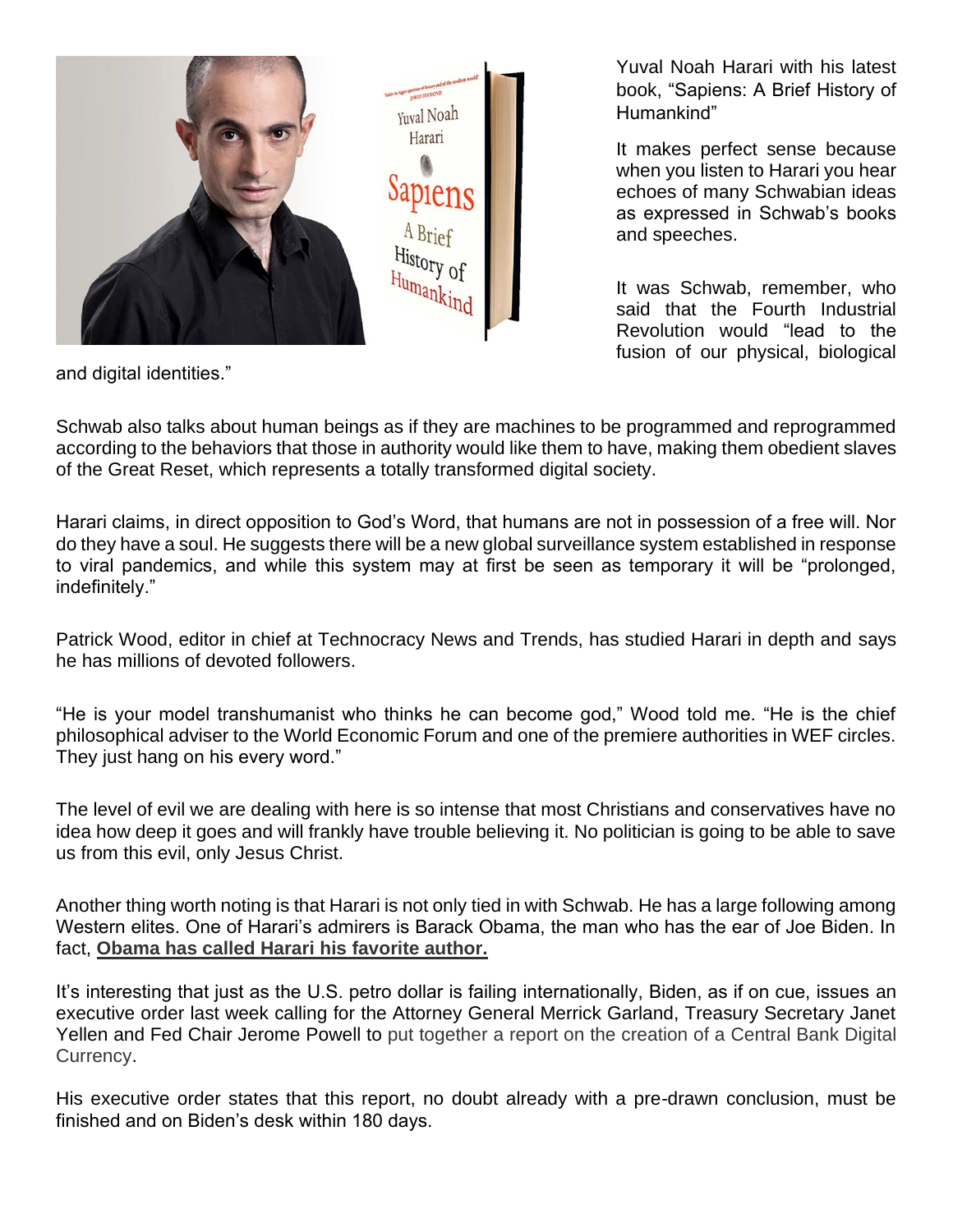Does anyone really think the idea for a centrally controlled digital currency and the timing for its creation came from Biden?

Does anyone think this idea came from Merrick Garland, who seems to struggle answering basic questions during Senate hearings? Or the old and decrepit Janet Yellen?

No.

The reason a digital currency will soon be needed is because the hard currency represented by physical paper and coinage are going to be phased out shortly.

And the decisions to this end are not being made at the presidential level. The drive toward a global digital money system involves decisions made by people at a much higher level, the top tier of international bankers such as the Rothschilds and others whose names most of us would not recognize (Jacques Attali could be one of them). The decision has been made and there will be no stopping it short of God's supernatural intervention.

As I previously reported, everything we see happening on the world stage right now is **[geared](https://leohohmann.com/2022/02/23/everything-you-see-going-on-in-the-world-right-now-is-pushing-toward-implementation-of-global-digital-id-and-global-digital-money-system-the-fourth-reich-is-rising/) toward the [emergence](https://leohohmann.com/2022/02/23/everything-you-see-going-on-in-the-world-right-now-is-pushing-toward-implementation-of-global-digital-id-and-global-digital-money-system-the-fourth-reich-is-rising/) of two things** – the creation of a digital global ID system (*it will launch as a simple vaccine passport but evolve into a universally recognized, overarching ID*) and the creation of a digital global money system. The World Economic Forum has been openly pushing for both of these.

Once those two things are in place – digital money and digital ID for all persons – the global predators can proceed with the creation of a truly one-world system under which nothing will happen outside of their surveillance and control. Every transaction will be monitored. They will know what you bought, where you bought it, and how much you paid.

It will no longer be possible to purchase anything or conduct any business outside of the system and its all-seeing eye.

If at the end of the year your purchases don't square up with your income, you will have to answer for it.

If you buy too much storable food, too much gasoline or diesel fuel, too much ammunition, too much alcohol, too much gold or silver, you will have to answer for that, too.

Maybe the system won't even let you get to the point where you need to be questioned. Maybe your digital money, since it is not only digital but programmable, will be programmed to automatically shut off when you reach your quota of any goods or services that the government decides is right for you. This will be required as part of your overall allotted carbon footprint necessary to save the planet and also keep your social credit score within the range of what's acceptable.

Remember, all of the corporations that make and sell stuff will be on board with the government in enforcing this new totalitarian system. It's all part of the Great Reset and is necessary for the "greater good" of humanity, the elites will tell us through their media lackeys. We've already seen through Covid how the most powerful forces in modern society — big government, big business and big media operate in lockstep.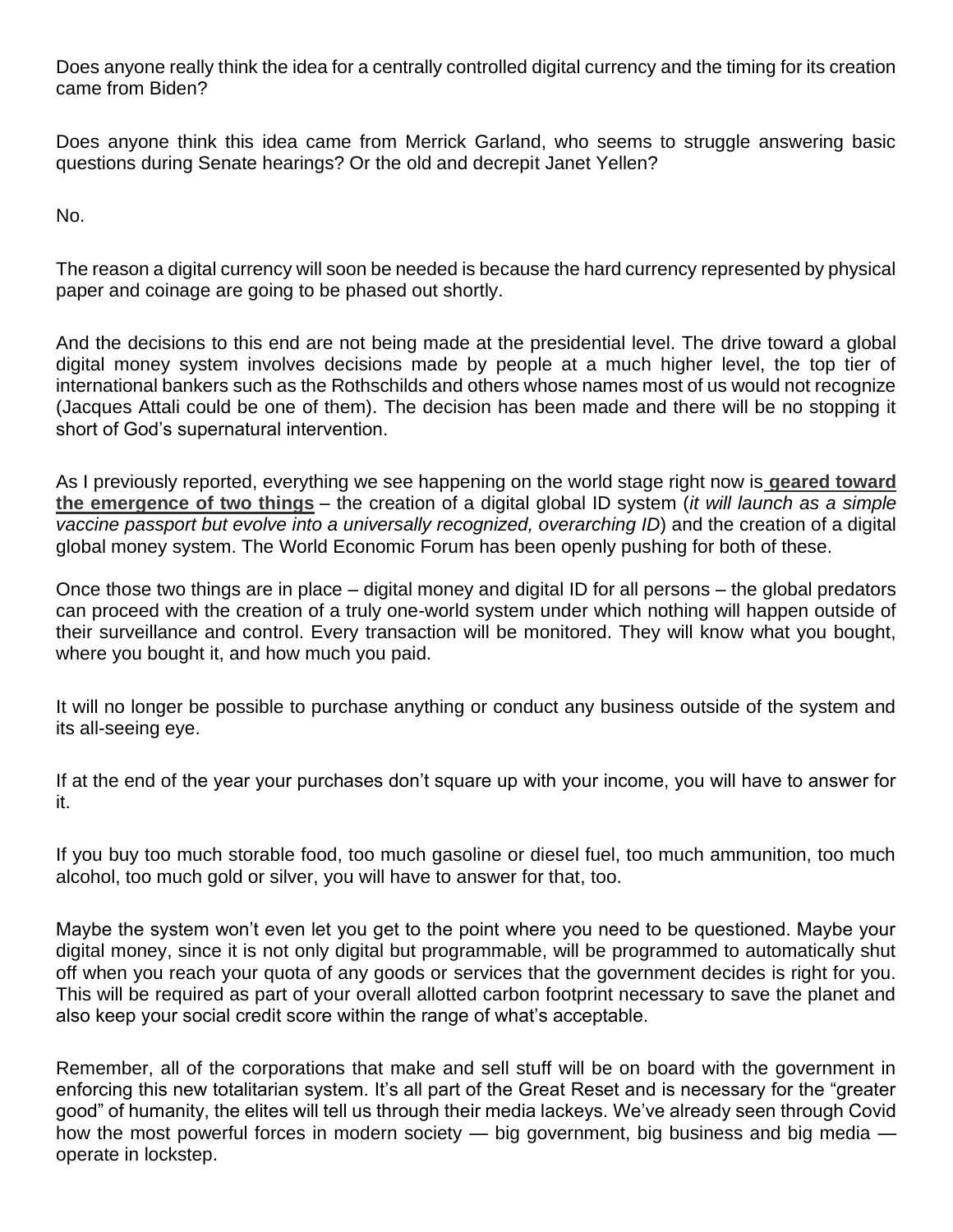The global predators know that they cannot initiate and integrate these new digital systems unless they ride them into place on the backs of major social upheaval – crises of epic proportions. Harari said it: Never let a crisis go to waste.

That's why they unleashed Covid and that's why they are now unleashing a potential world war.

Think of all the gargantuan changes that followed World Wars I and II. Maps were redrawn after each war, the balance of power was shifted away from certain nation states and toward other nation states.

A one-world religion is also being created under the auspices of "oneness" and the brotherhood of man. Unless you truly have the Lord Jesus Christ and His holy Word burned into your mind and heart, you will submit to this new one-world digital beast system backed up by the Laodicean compromised churches.

The beast system is being erected now through the Great Reset.

But at some point the system will be handed over to a man, per Revelation 13.

I believe some of the men mentioned above – Obama, Macron, Harari, Attali, and possibly a hybrid version of any one of them buttressed by AI – could be candidates for the antichrist.

As members of the remnant of true Christian believers, we know we can never join this system. Resisting it will make us targets. But God promises He will never leave us nor forsake us!

# **Understanding "End Times" Prophecy — What it Means to Me Personally**

### ruth brentner

IT GIVES ME ABIDING PEACE in what appears to be a world out of control. To know Bible prophecy and to see it converging and aligning as never before in human history assures me that the Lord will fulfill all things written in His Word for the days to come. As a believer, my future is glorious and secure regardless of man's opinions and interpretations of what is happening. (1 and 2 Thessalonians, Revelation)

IT COMFORTS ME to know that the Almighty is sovereignly directing all the leading actors on the world's stage — from tyrants to deceivers to fools — with all their arrogant weaponry and technology and planning — and that they are all (although unwittingly) playing into God's hand to ultimately bring forth HIS plan, not theirs. This includes their own judgment, condemnation and destruction. (1 Thessalonians 5:1-5; 2 Peter 2:9; Book of Revelation)